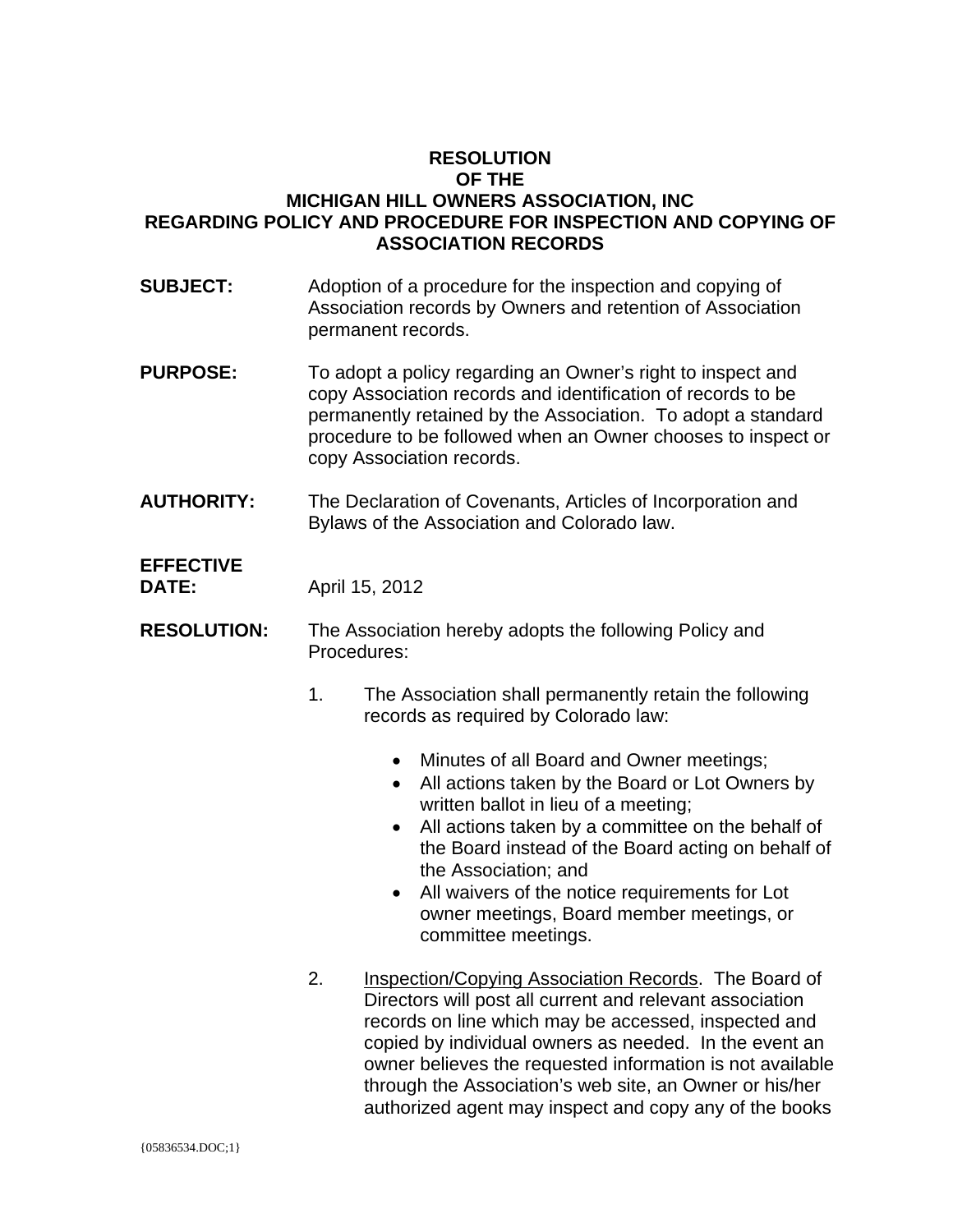and records of the Association, subject to the exclusions, conditions and requirements set forth below:

- (a) The inspection and/or copying of the records of the Association shall be at the Owner's expense, which may be collected by the Association in advance;
- (b) The inspection and/or copying of the records of the Association shall be conducted during the regular business hours of 9 a.m. to 5 p.m. at the Community Building, or during the next regularly scheduled Owner or Board meeting occurring within 30 days of the Owner's request;
- (c) The Owner shall give the Association's Board member a written demand, stating the purpose for which the inspection and/or copying is sought. The Association shall make the requested records available within five business days of the Owner's request or at the next regularly scheduled Owner or Board meeting if the next regularly scheduled Owner or Board meeting is scheduled within 30 days of the Owner's request, in the sole discretion of the Board. The Board shall advise the Owner of the time and place of such inspection in writing within five business days of the Owner's request; and
- (d) The Owner shall complete and sign the Agreement Regarding Inspection of Association Records prior to the inspection and copying of any Association record. A copy of the Agreement is attached to this Policy. Failure to properly complete or sign the Agreement shall be valid grounds for denying an Owner the right to inspect and/or copy any record of the Association.
- 3. Proper Purpose/Limitation. Association records, including membership lists, shall not be used by any Owner for:
	- (a) Any purpose unrelated to an Owner's interest as an Owner;
	- (b) The purpose of soliciting money or property unless such money or property will be used solely to solicit the votes of the Owners in an election to be held by the Association;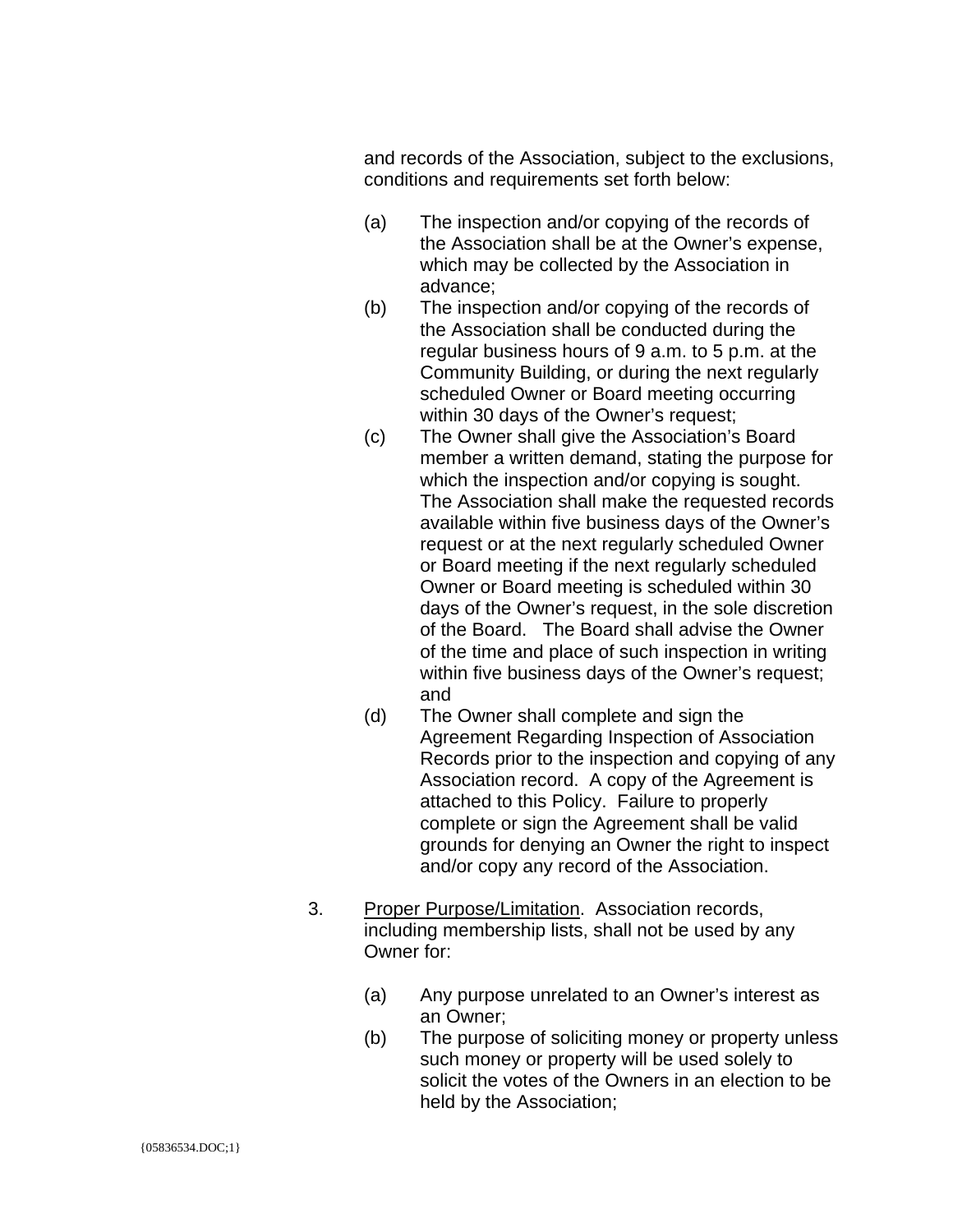- (c) Any commercial purpose;
- (d) For the purpose of giving, selling, or distributing such Association records to any person; or
- (e) Any improper purpose as determined in the sole discretion of the Board.
- 4. Exclusions. The following records shall NOT be available for inspection and/or copying as they are deemed confidential:
	- (a) Attorney-client privileged documents and records, unless the Board decides to disclose such communications at an open meeting;
	- (b) Any documents that are confidential under constitutional, statutory or judicially imposed requirements; and
	- (c) Any documents, or information contained in such documents, disclosure of which would constitute an unwarranted invasion of individual privacy, including but not limited to social security numbers, dates of birth, personal bank account information, and driver's license numbers.
- 5. Fees/Costs. Any Owner requesting copies of Association records shall be responsible for all actual costs incurred by the Association, which have been determined to be no less than \$1.00 per page as any copies would need to be made off site and delivered to the requesting owner, including the cost to search, retrieve, and copy the record(s) requested. The Association may require a deposit equal to the anticipated actual cost of the requested records. Failure to pay such deposit shall be valid grounds for denying an Owner copies of such records. If after payment of the deposit it is determined that the actual cost was more than the deposit, Owner shall pay such amount prior to delivery of the copies. If after payment of the deposit it is determined that the actual cost was less than the deposit, the difference shall be returned to the Owner with the copies. There shall be no cost to any Owner accessing records which are required to be disclosed by Colorado law at no cost to Owners.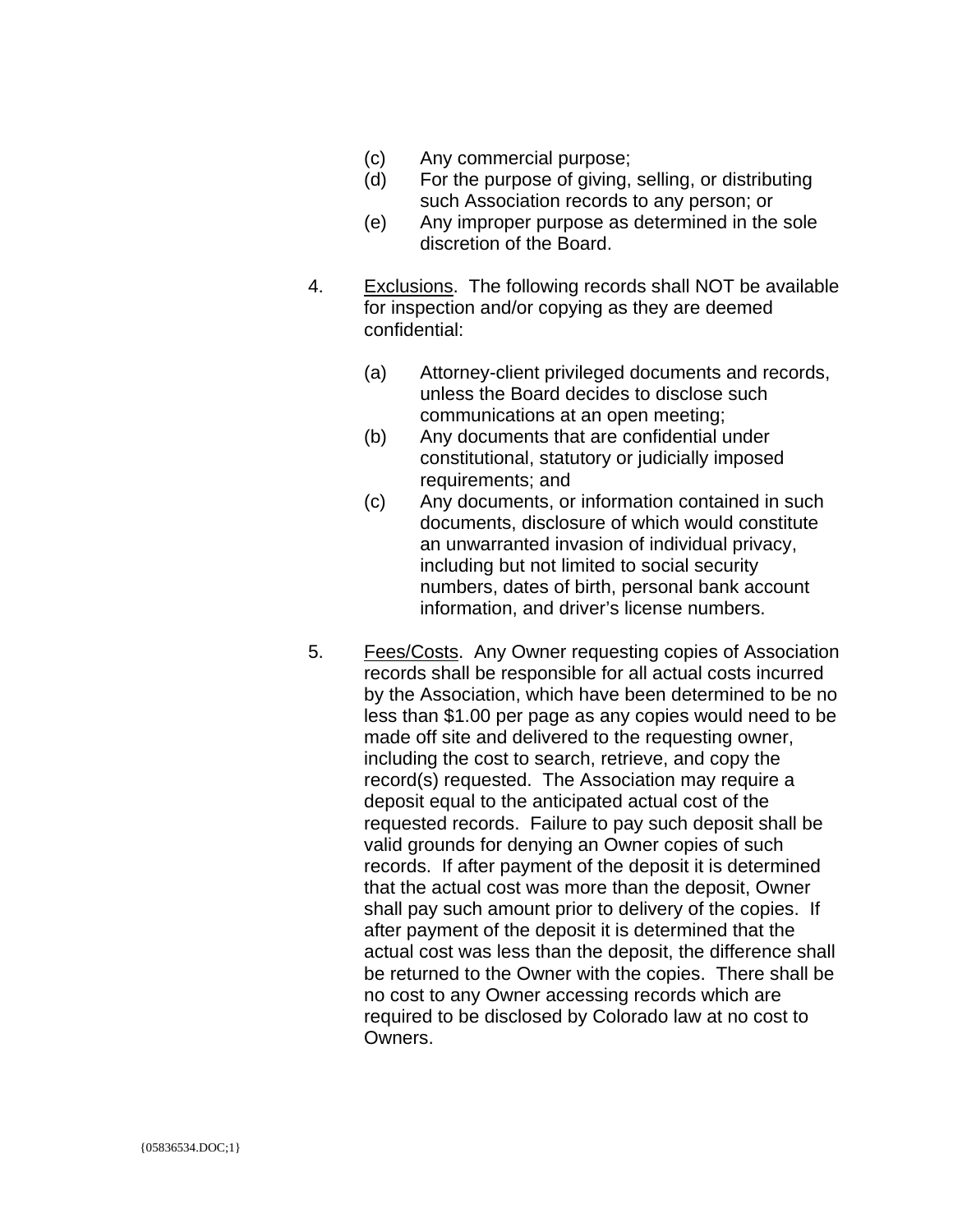- 6. Inspection. The Association reserves the right to have a third party present to observe during any inspection of record by an Owner or the Owner's representative.
- 7. Original. No Owner shall remove any original book or record of the Association from the place of inspection nor shall any Owner alter, destroy or mark in any manner, any original book or record of the Association.
- 8. Creation of Records. Nothing contained in this Policy shall be construed to require the Association to create records that do not exist or compile records in a particular format or order.
- 9. Definitions. Unless otherwise defined in this Resolution, words initially capitalized or terms defined in the Declaration of Covenants shall have the same meaning herein.
- 10. Supplement to Law. The provisions of this Resolution shall be in addition to and in supplement of the terms and provisions of the Declaration of Covenants and the law of the State of Colorado governing the Project.
- 11. Deviations. In the event of emergencies or in the event the Board of Directors, in good faith, fails to fully comply with the above policy, such action taken will not invalidate the policy.
- 12. Amendment. This policy may be amended from time to time by the Board of Directors.

# **PRESIDENT'S**

**CERTIFICATION:** The undersigned, being the President of the Association certifies that the foregoing resolution was adopted by the Board of Directors of the Association at a duly called and held meeting of the Board of Directors held on April 14, 2012 and in witness thereof, the undersigned has subscribed his/her name.

### **MICHIGAN HILL OWNERS ASSOCIATION, INC.**

 $By: \quad \frac{7}{115} \cdot \text{President}$ 

 ${05836534.DOC;1}$